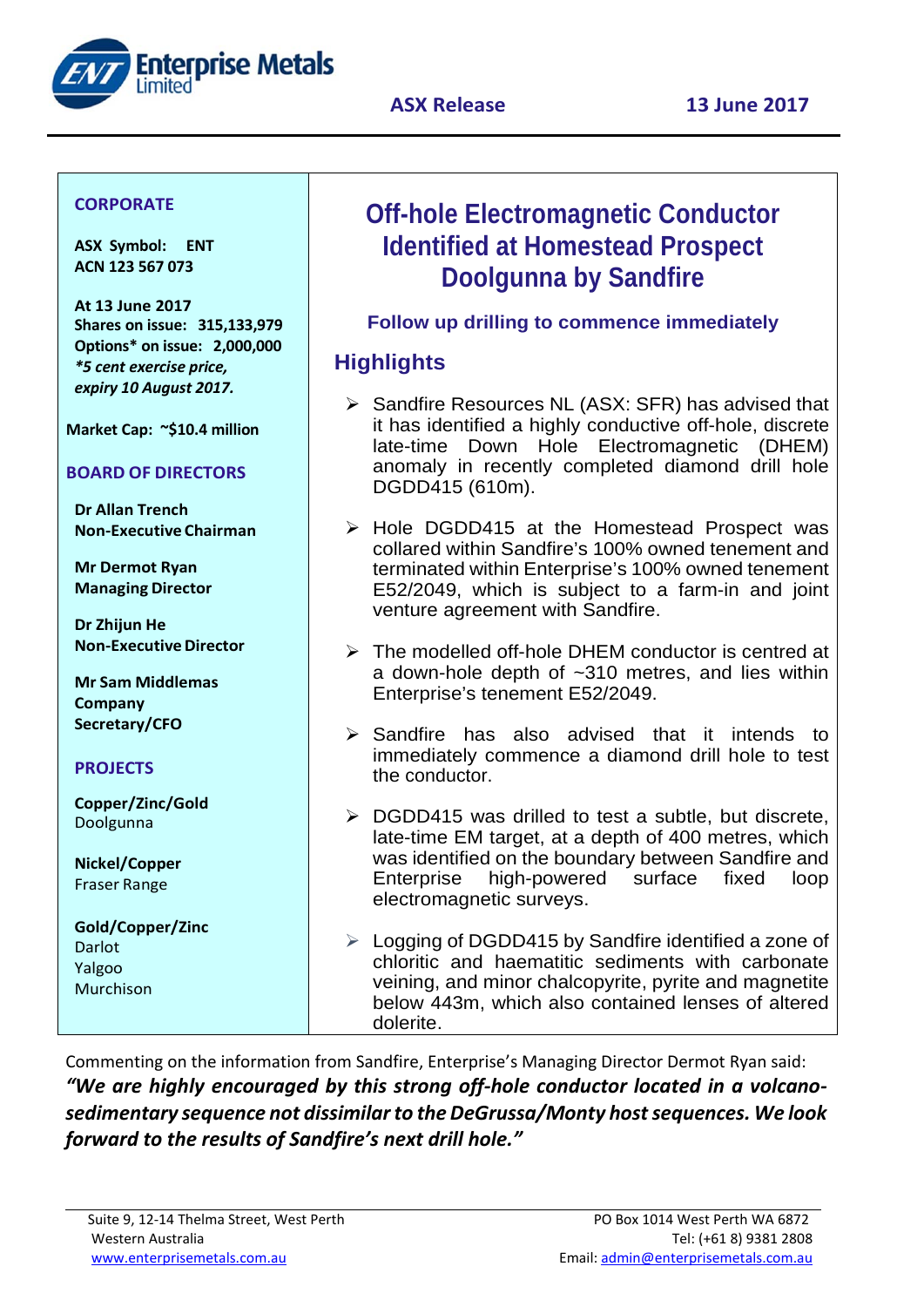## **OVERVIEW**

Enterprise Metals Limited (ASX: ENT – "Enterprise" or "the Company") is pleased to announce that Sandfire Resources NL, its exploration farm-in joint venture partner at Doolgunna in Western Australia, has advised that it has identified a highly conductive, discrete late-time DHEM anomaly in recently completed diamond drill hole DGDD415 (610.8m).

Hole DGDD415 at the Homestead Prospect was collared within Sandfire's 100% owned Exploration Licence 52/1715 and terminated within Enterprise's 100% owned Exploration Licence 52/2049, which is subject to a farm-in and joint venture agreement with Sandfire.

Refer Figure 1 below and Enterprise's ASX 12<sup>th</sup> October 2016 announcement for commercial joint venture details.



**Figure 1. Plan showing off- hole DHEM conductor location and interpreted geology**

#### **HOMESTEAD PROSPECT**

Hole DGDD415 was targeted on an anomalous EM response partially identified in a surface Fixed Loop EM (FLEM) survey conducted in 2015 by Vortex Geophysics on Sandfire's E52/1715 and partially identified within Enterprise's Slingram Moving Loop EM (MLEM) survey also conducted in 2015.

Re-interpretation of the two adjacent surface EM surveys by Sandfire's consultants Newexco confirmed the anomalous response, and produced the "target plate" for hole DGDD415 as shown in Figure 2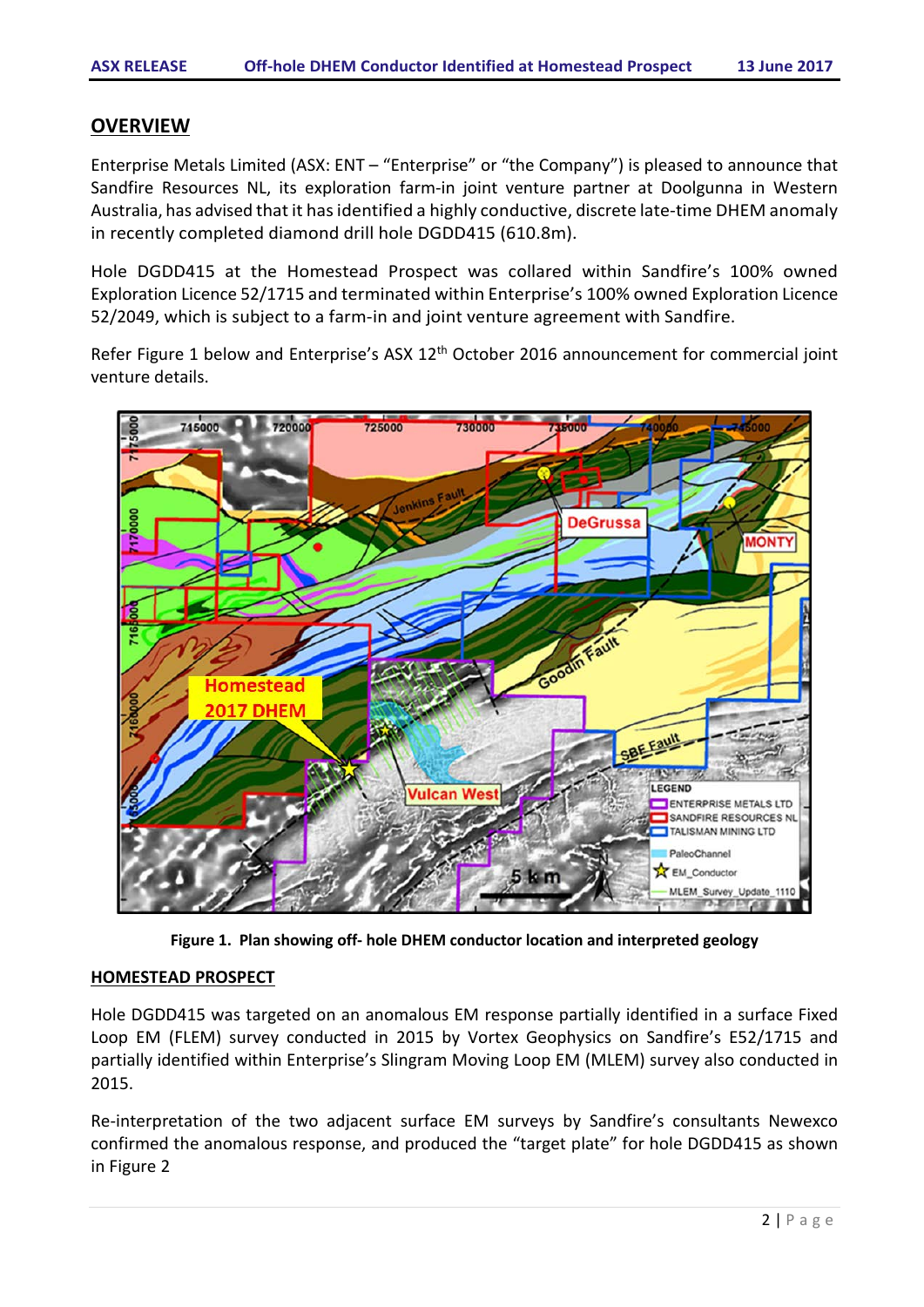

*Figure 2. Doolgunna, Homestead DHEM survey status overlaid on reduced to pole, first vertical derivative magnetic image. Hole DGDD415 DHEM model in pink. Sandfire FLEM survey lines in red. Enterprise Slingram MLEM survey lines in yellow. Combined original ground EM target model in translucent white. SFR aircore drilling in yellow.*

DHEM in DGDD415 and modelling by Newexco revealed an exceptional off-hole, discrete response, indicating a source above and right of the hole. Decay curve analysis indicates a time-constant of 50 ms.

Modelling was undertaken at late and mid times (Table 1) corresponding to the pink and translucent plates i[n Figure 2.](#page-3-0) The observed and subsequent model response indicate a tabular geometry. Note, the difference in size and conductance of the two models which typically reflects changes in thickness of the source. The modelled off-hole DHEM conductor is centred at a down-hole depth of ~310 metres.

| <b>Plate</b><br>(ref: centre top) | X      | v       |     | <b>Depth</b> | <b>Dip</b> | Dip<br><b>Direction</b> | R  | <b>Strike</b><br><b>Extent</b> | Depth<br><b>Extent</b> | Conductance |
|-----------------------------------|--------|---------|-----|--------------|------------|-------------------------|----|--------------------------------|------------------------|-------------|
| 415 310m late r                   | 723279 | 7157461 | 340 | 193          | 81         | 343                     | 54 | 106m                           | 222m                   | 3780        |
| 415 310m mid2 r                   | 723278 | 7157470 | 376 | 213          | 84         | 339                     | 46 | 128m                           | 263m                   | 1680        |

|  | Table 1: Homestead DHEM Plate Parameters |
|--|------------------------------------------|
|--|------------------------------------------|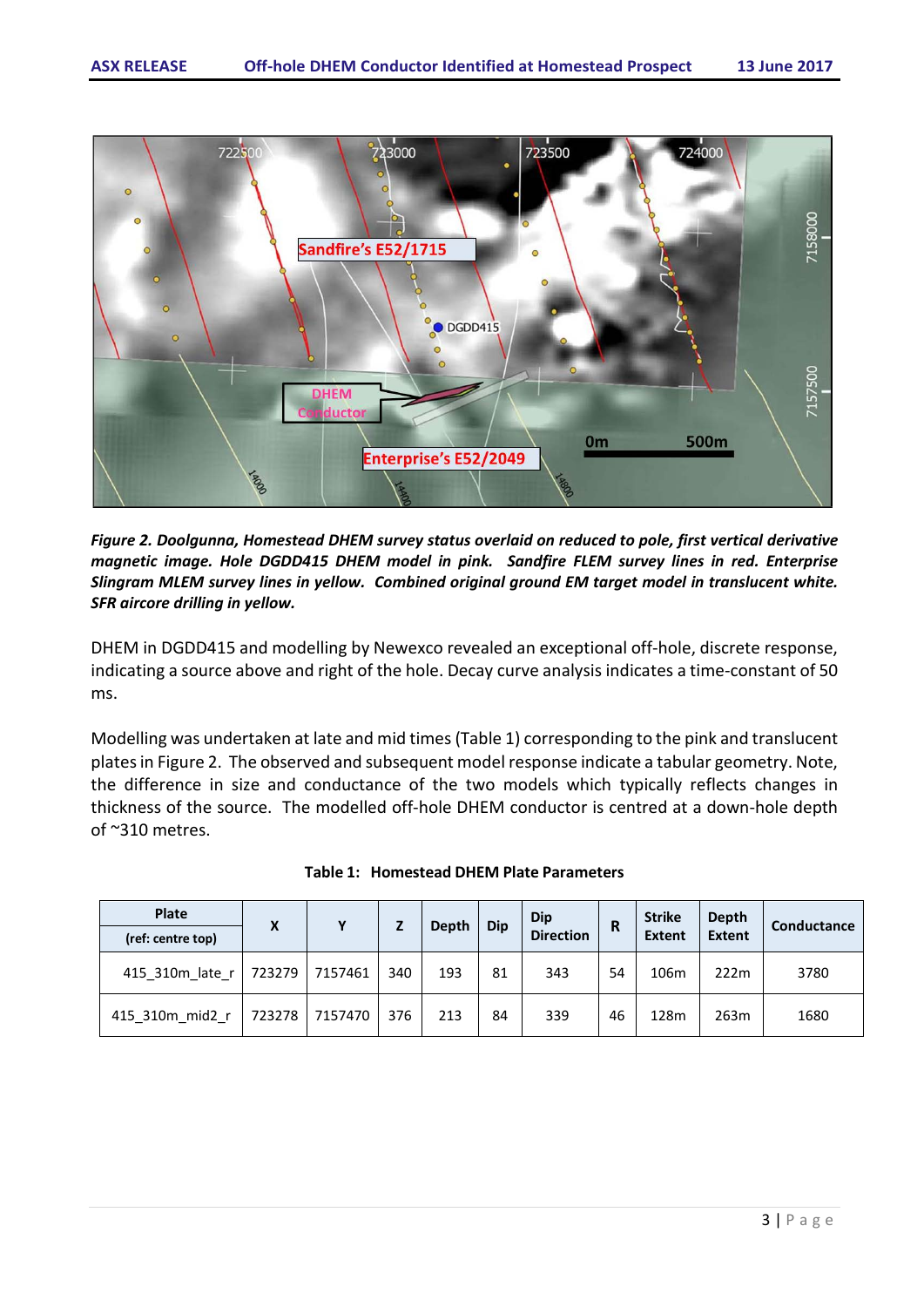Both mid-time and late-time EM plate models for DGDD415 are shown below in Figure 3, and DHEM System Specifications and Configuration, DHEM Transmit Loops and Collars for existing hole DGDD415 and proposed hole DGDD416 are shown in Appendix 1.



<span id="page-3-0"></span>**Figure 3. DGDD415 modelling of channels 32 to 35 (80–156 ms). Translucent background plate corresponds to modelling of channels 20 to 24 (6 – 14.5 ms). Black and red profiles represent field and modelled response respectively.**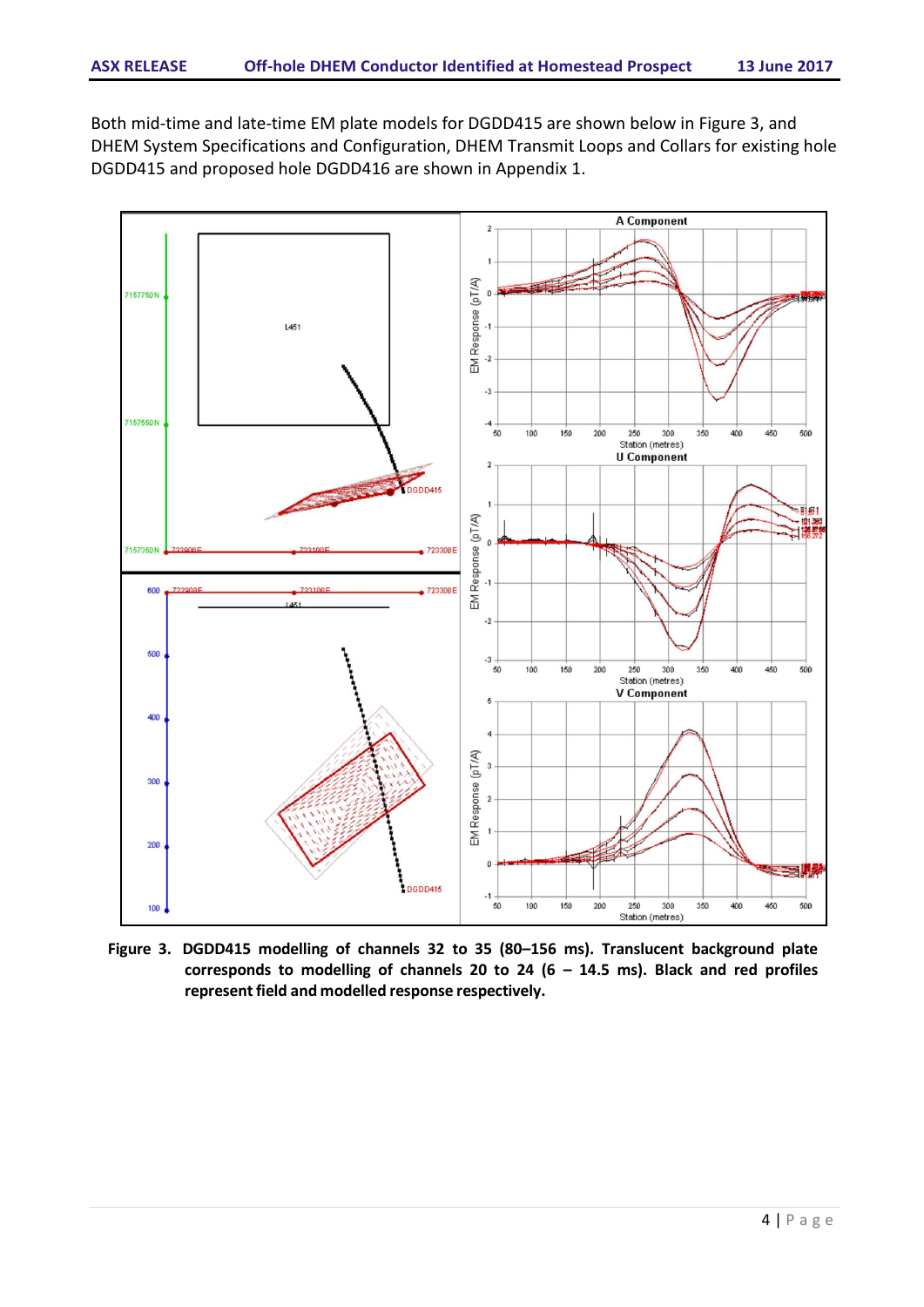#### **ABOUT THE DOOLGUNNA PROJECT**

Enterprise's 100% owned Doolgunna Project is centred approximately 120km northeast of Meekatharra in Western Australia, and covers over 60km of strike of the southern boundary of the Bryah Basin and the northern part of the Yerrida Basin. The southern Bryah Basin contains the Narracoota/Karalundi Formations which host the high grade DeGrussa and Monty copper/gold deposits. Enterprise considers the Doolgunna project to be prospective for both volcanic hosted massive sulphide (VHMS) deposits and sediment hosted (SEDEX) base metals deposits.



**Figure 4. Enterprise's Doolgunna Project Area incorporated into Sandfire's Doolgunna Project**

In late 2015 Enterprise completed an extensive high-powered ground moving loop electromagnetic (MLEM) survey over the Vulcan Prospect. The EM survey identified a moderate to strong late time conductor at **Vulcan West** which was tested by Enterprise with one 230m RC hole, VWRC001.

A 40m thick zone of sulphide rich (~5% - 20%) sediment and minor dolerite was intersected in this hole and a 5 metre zone from 251 to 256 metres averaged 0.17% Cu, 2.2ppm Mo and 0.87ppm Te, with a 1 metre result from 254 to 255 metres of 0.5% Cu, 8.4ppm Mo and 2.7ppm Te. Although these values were not economic, the element association is typical of the DeGrussa and Monty VHMS style deposits and Enterprise considered this zone to be prospective for massive sulphide. The strike and down dip extent of this conductor remains untested by drilling.

### **SANDFIRE FARM-IN AGREEMENT**

On 12th October 2016, Sandfire Resources NL and Enterprise entered into a farm-in agreement over Enterprise's entire Doolgunna Project. Sandfire is initially required to spend a minimum of \$1.5M over 2 years. After \$1.5M has been spent, Sandfire has the option to sole fund exploration and earn a 75% interest in the project by discovering and defining Mineral Resources of at least 50,000 tonnes Cu metal or equivalent. Following this discovery, Enterprise and Sandfire would form a joint venture and fund their respective interests.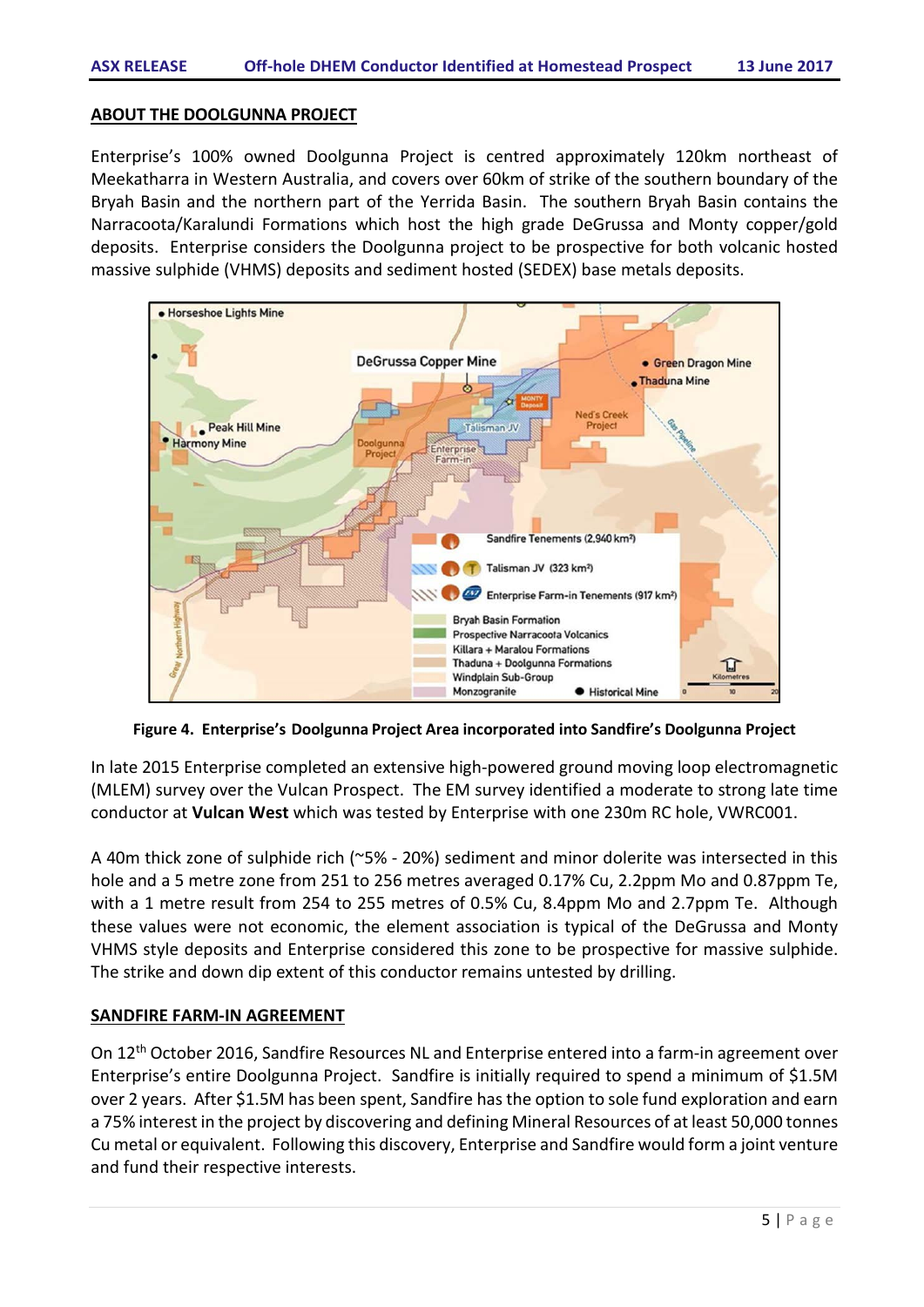#### **ABOUT ENTERPRISE METALS LTD**

Enterprise Metals Limited (ASX: ENT) was incorporated in January 2007 as a public company and was admitted to the ASX on 20<sup>th</sup> June 2007. Enterprise has 315,133,979 million Shares on issue, and 2 million (5 cent) Options with an expiry date of  $10<sup>th</sup>$  August 2017, and the present market capitalisation is approximately \$10.4 million.

The Company has four main gold/ base metal projects in Western Australia, two of which are funded by partners. The Doolgunna Project is managed and operated by Sandfire Resources NL under a farm-in agreement dated 12<sup>th</sup> October 2016. The Fraser Range Project, in which Enterprise holds a 30% interest free carried to bankable feasibility stage, is managed and operated by Apollo Minerals Limited (ASX: AON), which holds a 70% interest. The Darlot and Yalgoo Projects have gold and base metal targets that require drill testing.

Enterprise also holds a 7.9% interest (12 million shares) in **Alto Metals Limited** (ASX: AME, or "Alto"). On 23rd June 2016 Alto announced that it had acquired a 100% interest in Sandstone Exploration Pty Ltd, the holder of tenements covering the 723km<sup>2</sup> and the majority of the Archaean Sandstone Greenstone Belt in Western Australia, which has produced over 1.3 million ounces of gold. Enterprise's 12 million Alto shares have a current fair market value of \$0.9M based on the AME share price of 7.5 cents/share at market close on 9<sup>th</sup> June 2017.

#### **Further Information**

**Dermot Ryan Managing Director +61 9381 2808** [admin@enterprisemetals.com.au](mailto:admin@enterprisemetals.com.au)

#### *Competent Persons statement*

*The information in this report that relates to Exploration Results is based on information supplied by Sandfire Resources NL and compiled by Mr Dermot Ryan, who is an employee of Xserv Pty Ltd and a Director and security holder of the Company. Mr Ryan is a Fellow of the Australasian Institute of Mining and Metallurgy and a Member of the Australian Institute of Geoscientists and has sufficient experience of relevance to the styles of mineralisation and the types of deposits under consideration, and to the activities undertaken, to qualify as a Competent Person as defined in the 2012 Edition of the Joint Ore Reserves Committee (JORC) Australasian Code for Reporting of Exploration Results, Mineral Resources and Ore Reserves. Mr Ryan consents to the inclusion in this report of the matters based on information in the form and context in which it appears.*

*The information in this report that relates to Geophysical Exploration Results is based on information supplied by Sandfire Resources NL and compiled by Mr Barry Bourne, who is employed as a Consultant to the Company through geophysical consultancy Terra Resources Pty Ltd. Mr Bourne is a fellow of the Australian Institute of Geoscientists and a member of the Australian Society of Exploration Geophysicists and has sufficient experience of relevance to the styles of mineralisation and the types of deposits under consideration, and activities undertaken, to qualify as a Competent Person as defined in the 2012 Edition of the Joint Ore Reserves Committee (JORC) Australasian Code for Reporting of Exploration Results, Mineral Resources and Ore Reserves. Mr Bourne consents to the inclusion in the report of matters based on information in the form and context in which it appears.*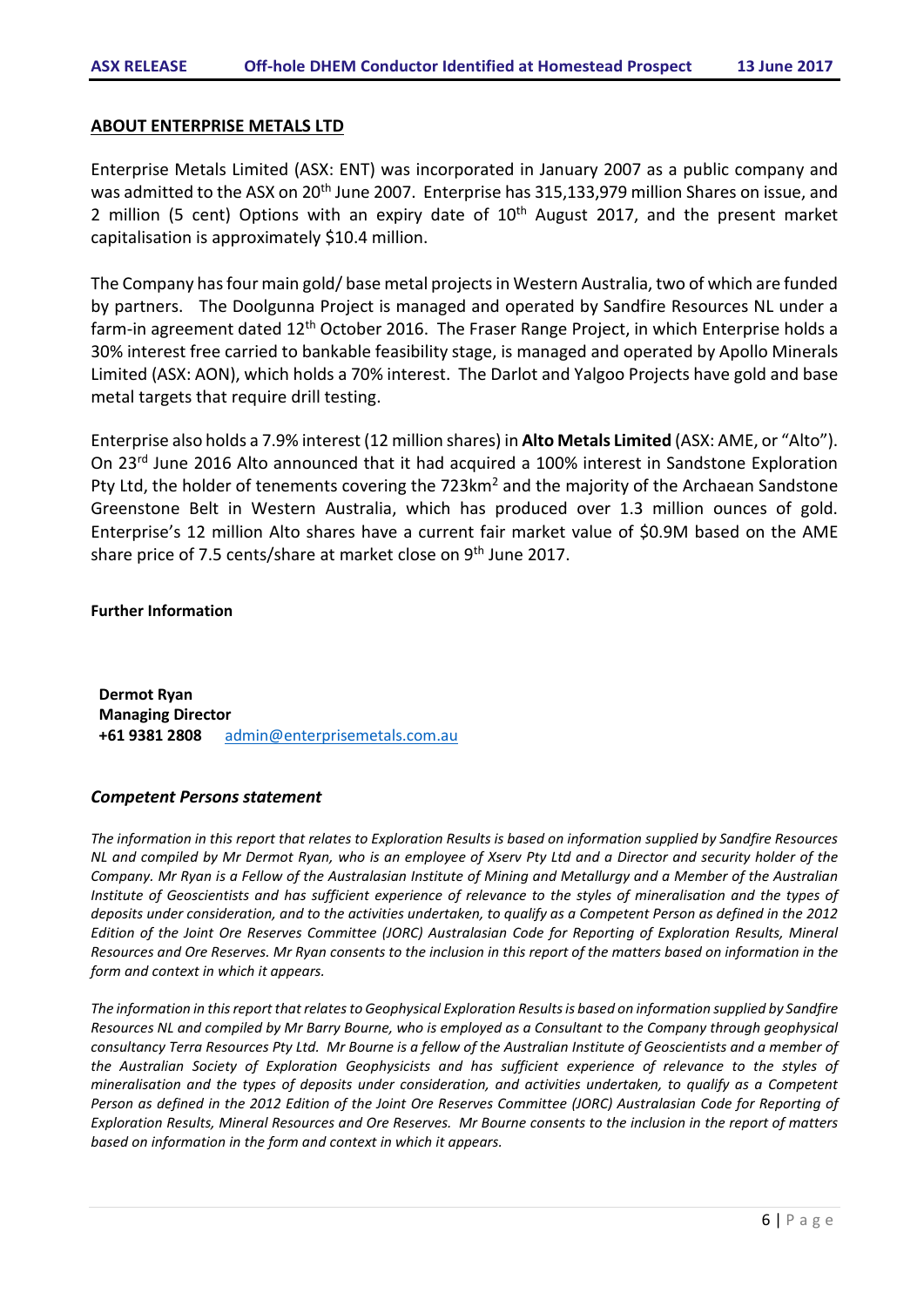#### **APPENDIX 1**

## **Table 1: DHEM System Specifications and Configuration**

| <b>DOOLGUNNA HOMESTEAD</b>                   |                                     |
|----------------------------------------------|-------------------------------------|
| <b>DHEM Specifications and Configuration</b> |                                     |
| <b>SIGNAL</b>                                |                                     |
| Base Frequency (Hz)                          | 1 H <sub>Z</sub>                    |
| Current (A)                                  | 150 A                               |
| <b>Stacks</b>                                | Minimum 64                          |
| Readings                                     | Minimum 3                           |
| Turn On (ms)                                 | 0.0                                 |
| Turn Off (ms)                                | 1.6 <sub>ms</sub>                   |
| Atlantis Probe (preamp) Gain                 | 10                                  |
| <b>Window Timing</b>                         | <b>Smartem Standard</b>             |
| <b>GEOMETRY</b>                              |                                     |
| Station Spacing (m)                          | 10 <sub>m</sub>                     |
| Loop Dimensions (m)                          | 300 x 300 m                         |
| Loop Turns                                   | $\mathbf{1}$                        |
| Coordinate System(s)                         | GDA94, MGA Zone 50                  |
| <b>SYSTEM</b>                                |                                     |
| Transmitter                                  | Merlin Geophysical Solutions MT-200 |
| Receiver / Probe                             | <b>EMIT DigiAtlantis</b>            |
| Sensor                                       | <b>Bartington Fluxgate</b>          |

## **Table 2: DHEM Transmit Loop**s

| Loop | LVX1   | LVY1    | LVX2 | LVY <sub>2</sub> | <b>LVX3</b> | LVY3           | LVX4 | LVY4           | <b>RL</b> |
|------|--------|---------|------|------------------|-------------|----------------|------|----------------|-----------|
| L415 | 722950 | 7157850 |      | 723250 7157850   |             | 723250 7157550 |      | 722950 7157550 | 555       |

#### **Table 3: Drill Hole Collars for DHEM**

| Hole<br><b>Number</b> | Easting* | Northing* | <b>RL</b> | Dip | <b>Azimuth</b> | Length<br>(m) | From -<br>To | Loop $#$ |
|-----------------------|----------|-----------|-----------|-----|----------------|---------------|--------------|----------|
| DGDD415               | 723165   | 7157663   | 555.02    | -62 | 147.7          | 610.8         | $EOH - 50$   | L415     |
| DGDD416               | 723166.9 | 7157586   | 555       | -62 | 157.7          | 450*          | твс          | TBC      |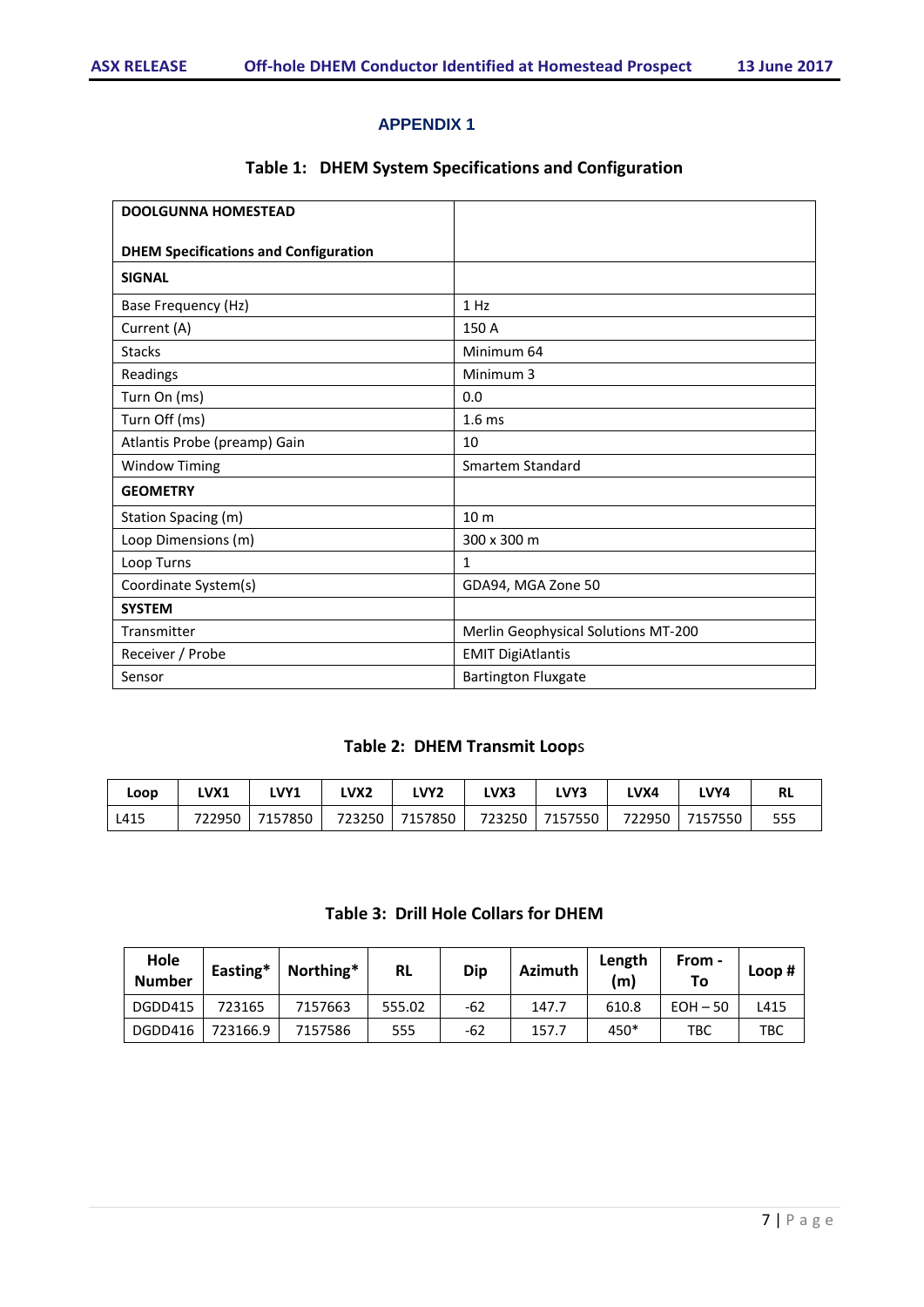## **JORC Code, 2012 Edition – Table 1 report**

## **13 June 2017 – Doolgunna Project**

## **Section 1 Sampling Techniques and Data**

(Criteria in this section apply to all succeeding sections.)

| <b>Criteria</b>                                      | <b>Commentary</b>                                                                                                                                                                                                                                                                                                                                         |
|------------------------------------------------------|-----------------------------------------------------------------------------------------------------------------------------------------------------------------------------------------------------------------------------------------------------------------------------------------------------------------------------------------------------------|
| Sampling<br>techniques                               | Sampling methods employed by Sandfire include half-core sampling of NQ2 core<br>$\bullet$<br>from diamond drilling (DD).                                                                                                                                                                                                                                  |
|                                                      | Sampling is guided by Sandfire DeGrussa protocols and QAQC procedures as per<br>$\bullet$<br>industry standard.                                                                                                                                                                                                                                           |
|                                                      | DD sample size reduction is completed through a Jaques jaw crusher to -10mm and<br>$\bullet$<br>all samples Boyd crushed to -4mm and pulverised via LM2 to nominal 90% passing<br>-75µm. Pulp size checks are completed.                                                                                                                                  |
|                                                      | Samples are assayed using Mixed 4 Acid Digest (MAD) 0.3g charge and MAD<br>$\bullet$<br>Hotbox 0.15g charge methods with ICPOES or ICPMS.                                                                                                                                                                                                                 |
|                                                      | Fire Assay is completed by firing 40g portion of the sample with ICPMS finish.<br>$\bullet$                                                                                                                                                                                                                                                               |
|                                                      | Sandfire core samples are routinely sampled for SG determination.<br>$\bullet$                                                                                                                                                                                                                                                                            |
| Drilling techniques                                  | Sandfire diamond drilling is completed by DD rig with a core size of NQ2.<br>$\bullet$<br>All surface drill collars are surveyed using RTK GPS.<br>$\bullet$                                                                                                                                                                                              |
|                                                      | Holes are inclined at varying angles for optimal ore zone intersection from the<br>$\bullet$                                                                                                                                                                                                                                                              |
|                                                      | drilling position.                                                                                                                                                                                                                                                                                                                                        |
|                                                      | Downhole surveying is undertaken using a gyroscopic survey instrument.<br>$\bullet$                                                                                                                                                                                                                                                                       |
|                                                      | All core where possible is oriented using a Reflex ACT II RD orientation tool<br>$\bullet$<br>with stated accuracy of +/-1% in the range 0 to 88°.                                                                                                                                                                                                        |
| Drill sample recovery                                | Sandfire core is metre marked and orientated to check against the driller's blocks,<br>$\bullet$<br>ensuring that all core loss is taken into account.                                                                                                                                                                                                    |
|                                                      | Diamond core recovery is logged and captured into the database with weighted<br>$\bullet$<br>average core recoveries of approximately 99%. Sample quality is routinely<br>captured in the database.                                                                                                                                                       |
|                                                      | Samples are routinely weighed and captured into a central secured database.<br>$\bullet$                                                                                                                                                                                                                                                                  |
|                                                      | No sample recovery issues have impacted on potential sample bias.<br>$\bullet$                                                                                                                                                                                                                                                                            |
| Logging                                              | Sandfire geological logging is completed for all holes. The lithology, alteration,<br>$\bullet$<br>and structural characteristics of drill samples are logged directly to a digital<br>format following standard procedures and using Sandfire DeGrussa geological<br>codes. Data is imported into the central database after validation in<br>LogChief™. |
|                                                      | Logging is both qualitative and quantitative depending on field being logged.                                                                                                                                                                                                                                                                             |
|                                                      | All diamond drill core is digitally photographed and stored.                                                                                                                                                                                                                                                                                              |
| Sub-sampling<br>techniques and sample<br>preparation | Sandfire diamond core orientation is completed where possible and all core is<br>marked prior to sampling. Half core samples are produced using an Almonte Core<br>Saw. Samples are weighed and recorded                                                                                                                                                  |
|                                                      | Sandfire sample preparation at UltraTrace in Perth involves the original samples<br>$\bullet$<br>being dried at 80° for up to 24 hours and weighed. DD Samples are then crushed<br>through Jaques crusher to nominal -10mm. Second stage crushing uses Boyd<br>crusher to nominal -4mm. Pulverising is completed using LM5 mill to 90% passing<br>75%µm.  |
|                                                      | Sampling is carried out in accordance with Sandfire protocols as per industry best<br>practice.                                                                                                                                                                                                                                                           |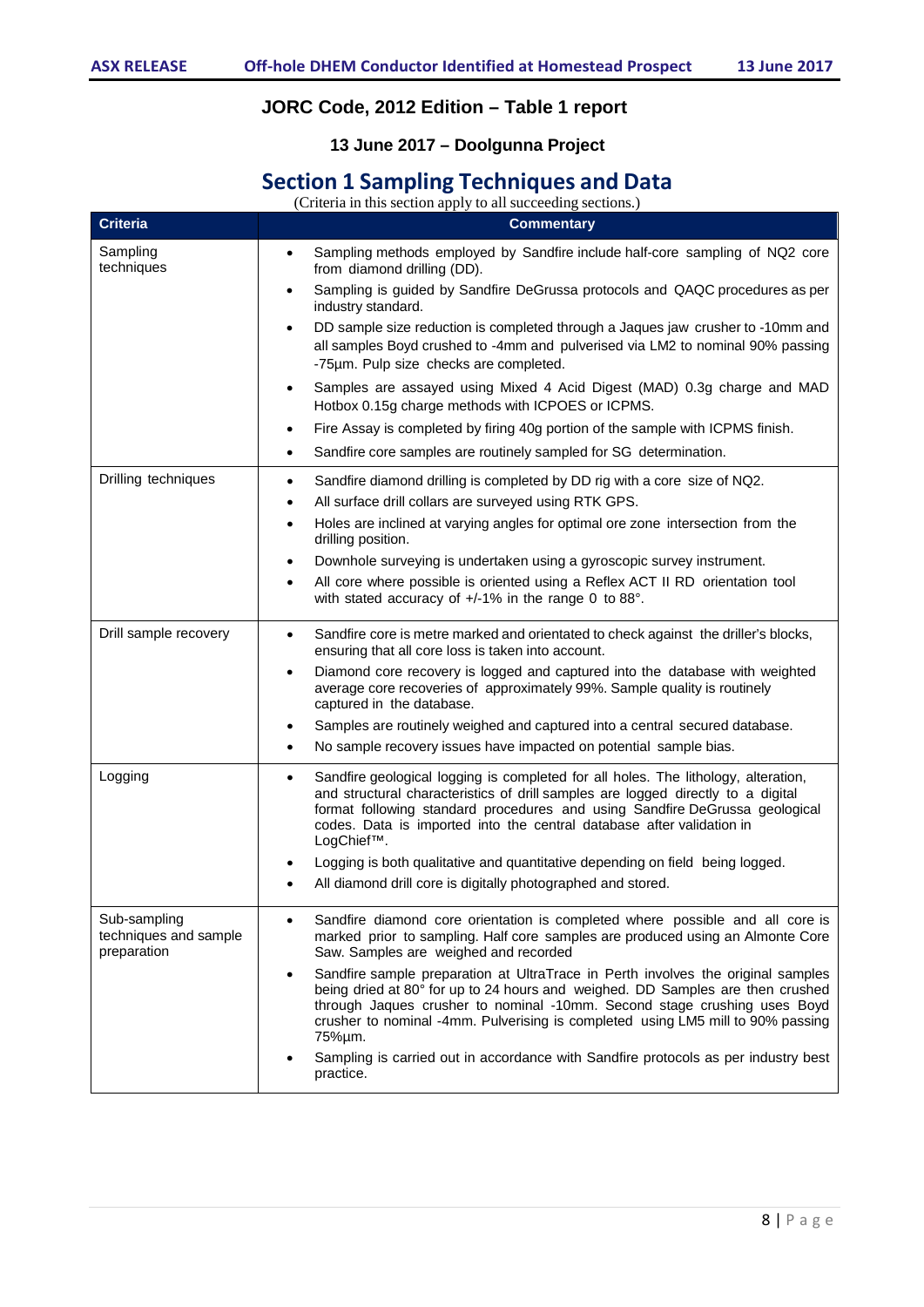# **Section 1 Sampling Techniques and Data (cont'd)**

| <b>Criteria</b>                                                     | <b>Commentary</b>                                                                                                                                                                                                                                                                                                                                                                                                                                                                                                                                                                                                                                                                                                                                                                                                                                                                                                                                                                                                                                                                                                                                                                                                                                                                                                                                                                                                                                                                                                                                                                                                                                                                                                                                                                                                                                                                                                                                                                      |
|---------------------------------------------------------------------|----------------------------------------------------------------------------------------------------------------------------------------------------------------------------------------------------------------------------------------------------------------------------------------------------------------------------------------------------------------------------------------------------------------------------------------------------------------------------------------------------------------------------------------------------------------------------------------------------------------------------------------------------------------------------------------------------------------------------------------------------------------------------------------------------------------------------------------------------------------------------------------------------------------------------------------------------------------------------------------------------------------------------------------------------------------------------------------------------------------------------------------------------------------------------------------------------------------------------------------------------------------------------------------------------------------------------------------------------------------------------------------------------------------------------------------------------------------------------------------------------------------------------------------------------------------------------------------------------------------------------------------------------------------------------------------------------------------------------------------------------------------------------------------------------------------------------------------------------------------------------------------------------------------------------------------------------------------------------------------|
| Sub-sampling<br>techniques and sample<br>preparation<br>(continued) | Sandfire has protocols that cover auditing of sample preparation at the laboratories<br>$\bullet$<br>and the collection and assessment of data to ensure accurate steps in producing<br>representative samples for the analytical process. Key performance indices include<br>contamination index of 90% (that is 90% blanks pass); Crush Size index of P95-<br>10mm; Grind Size index of P90-75µm and Check Samples returning at worse<br>20% precision at 95% confidence interval and bias of 5% or better.<br>Duplicate analysis is routinely completed.<br>$\bullet$<br>The sample size is appropriate for the VHMS and Gold mineralisation styles.<br>$\bullet$                                                                                                                                                                                                                                                                                                                                                                                                                                                                                                                                                                                                                                                                                                                                                                                                                                                                                                                                                                                                                                                                                                                                                                                                                                                                                                                   |
|                                                                     |                                                                                                                                                                                                                                                                                                                                                                                                                                                                                                                                                                                                                                                                                                                                                                                                                                                                                                                                                                                                                                                                                                                                                                                                                                                                                                                                                                                                                                                                                                                                                                                                                                                                                                                                                                                                                                                                                                                                                                                        |
| Quality of assay data<br>and laboratory tests                       | No assay results have yet been returned from the laboratory.<br>$\bullet$<br>Sandfire samples submitted to Ultra Trace in Perth are assayed using Mixed 4 Acid<br>$\bullet$<br>Digest (MAD) 0.3g charge and MAD Hotbox 0.15g charge methods with ICPOES<br>or ICPMS. The samples are digested and refluxed with a mixture of acids including<br>Hydrofluoric, Nitric, Hydrochloric and Perchloric acids and conducted for multi<br>elements including Cu, Pb, Zn, Ag, As, Fe, S, Sb, Bi, Mo, Re, Mn, Co, Cd, Cr, Ni,<br>Se, Te, Ti, Zr, V, Sn, W and Ba. The MAD Hotbox method is an extended digest<br>method that approaches a total digest for many elements however some refractory<br>minerals are not completely attacked. The elements S, Cu, Zn, Co, Fe, Ca, Mg, Mn,<br>Ni, Cr, Ti, K, Na, V are determined by ICPOES, and Ag, Pb, As, Sb, Bi, Cd, Se, Te,<br>Mo, Re, Zr, Ba, Sn, W are determined by ICPMS. Samples are analysed for Au, Pd<br>and Pt by firing a 40g of sample with ICP AES/MS finish. Lower sample weights are<br>employed where samples have very high S contents. This is a classical FA process<br>and results in total separation of Au, Pt and Pd in the samples.<br>Sandfire QAQC protocol is considered industry standard with standard reference<br>$\bullet$<br>material (SRM) submitted on regular basis with routine samples.<br>Sandfire insert SRMs and blanks at a minimum of 5% frequency rate. A minimum<br>$\bullet$<br>of 2% of assays are routinely re-submitted as Check Assays and Check Samples<br>through blind submittals to external and primary laboratories respectively. Adhoc<br>umpire checks are completed annually.<br>Surface Fixed Loop Electromagnetic (FLEM) geophysical surveys have been<br>$\bullet$<br>conducted by Sandfire at the Homestead Prospect. Survey parameters include:<br>Vortex VTX - 100 transmitter, SMART fluxgate sensor and SMARTem<br>$\circ$<br>receiver<br>1000m x 1200m single turn loop<br>O |
|                                                                     | Surface Moving Loop Electromagnetic (MLEM) geophysical surveys have been<br>conducted by Enterprise at the Vulcan Prospect. Survey parameters include:                                                                                                                                                                                                                                                                                                                                                                                                                                                                                                                                                                                                                                                                                                                                                                                                                                                                                                                                                                                                                                                                                                                                                                                                                                                                                                                                                                                                                                                                                                                                                                                                                                                                                                                                                                                                                                 |
|                                                                     | Vortex VTX - 100 transmitter, SMART fluxgate sensor and SMARTem<br>$\circ$<br>receiver<br>200m x 200m twin- turn loop<br>O<br>Downhole Electromagnetic (DHEM) Geophysical Surveys have been<br>completed by Sandfire. Geophysical survey parameters include:<br>Merlin Geophysical Solutions MT-200 transmitter, DigiAtlantis probe and<br>$\circ$<br>receiver<br>300m x 300m single turn loop<br>$\circ$                                                                                                                                                                                                                                                                                                                                                                                                                                                                                                                                                                                                                                                                                                                                                                                                                                                                                                                                                                                                                                                                                                                                                                                                                                                                                                                                                                                                                                                                                                                                                                              |
| Verification of sampling                                            | No new drilling intersections are included in this report.<br>$\bullet$                                                                                                                                                                                                                                                                                                                                                                                                                                                                                                                                                                                                                                                                                                                                                                                                                                                                                                                                                                                                                                                                                                                                                                                                                                                                                                                                                                                                                                                                                                                                                                                                                                                                                                                                                                                                                                                                                                                |
| and assaying                                                        | No twinned holes are being drilled as part of this program.<br>$\bullet$                                                                                                                                                                                                                                                                                                                                                                                                                                                                                                                                                                                                                                                                                                                                                                                                                                                                                                                                                                                                                                                                                                                                                                                                                                                                                                                                                                                                                                                                                                                                                                                                                                                                                                                                                                                                                                                                                                               |
|                                                                     | Primary data is captured on field tough book laptops using Logchief™<br>$\bullet$<br>Software. The software has validation routines and data is then imported into a<br>secure central database.                                                                                                                                                                                                                                                                                                                                                                                                                                                                                                                                                                                                                                                                                                                                                                                                                                                                                                                                                                                                                                                                                                                                                                                                                                                                                                                                                                                                                                                                                                                                                                                                                                                                                                                                                                                       |
|                                                                     | The primary data is always kept and is never replaced by adjusted or interpreted<br>data.                                                                                                                                                                                                                                                                                                                                                                                                                                                                                                                                                                                                                                                                                                                                                                                                                                                                                                                                                                                                                                                                                                                                                                                                                                                                                                                                                                                                                                                                                                                                                                                                                                                                                                                                                                                                                                                                                              |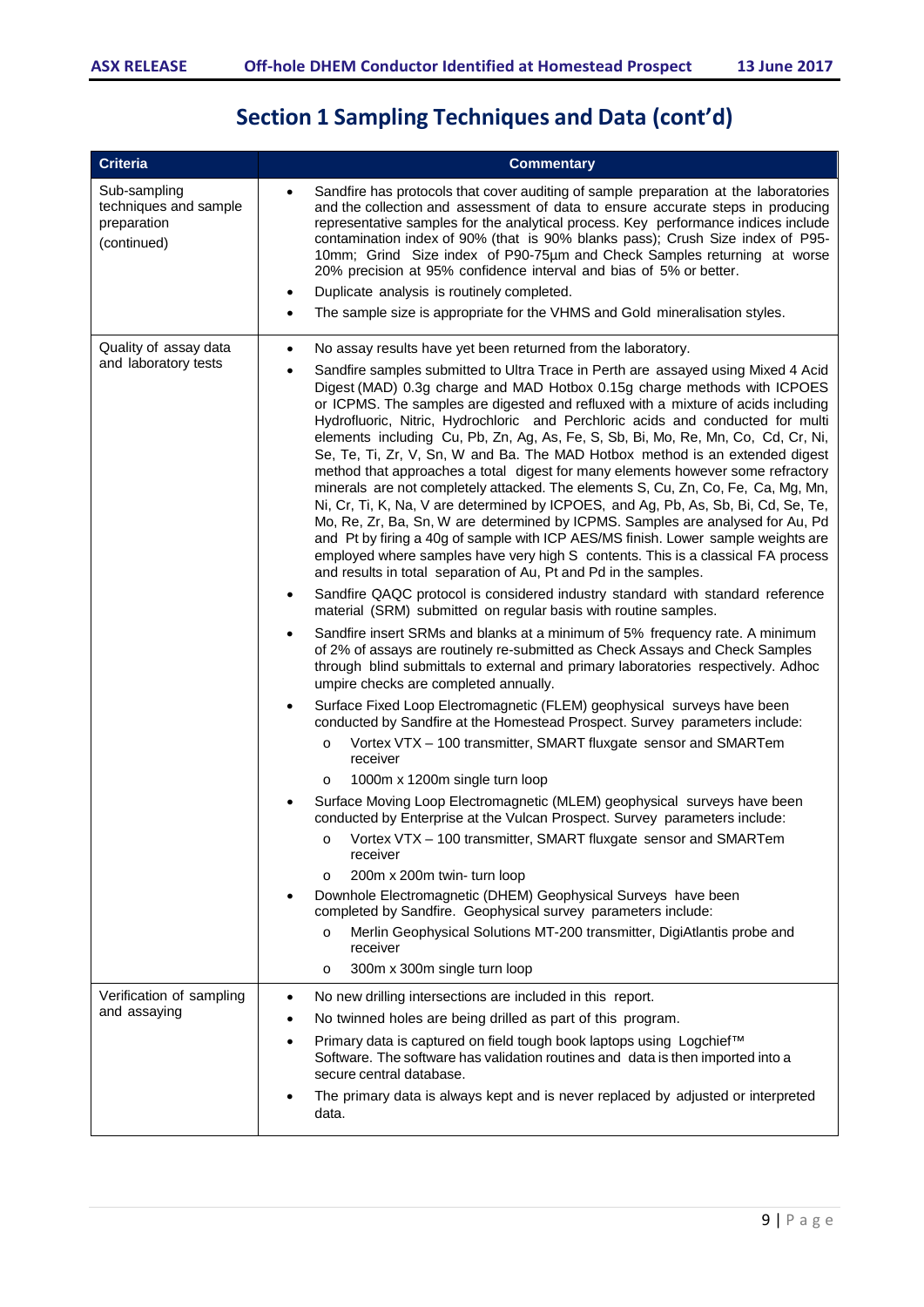# **Section <sup>1</sup> Sampling Techniques and Data (cont'd)**

| <b>Criteria</b>                                               | <b>Commentary</b>                                                                                                                                                                                 |
|---------------------------------------------------------------|---------------------------------------------------------------------------------------------------------------------------------------------------------------------------------------------------|
| Location of data points                                       | Sandfire Survey team undertakes survey works under the guidelines of best<br>industry practice.                                                                                                   |
|                                                               | All drill collars are accurately surveyed using RTK GPS system within +/-50mm<br>of accuracy $(X, Y, Z)$ .                                                                                        |
|                                                               | Downhole survey completed using electronic multishot systems or gyroscopic<br>downhole methods at regular intervals.                                                                              |
|                                                               | MGA94 Zone 50 grid coordinate system is used.                                                                                                                                                     |
| Data spacing and<br>distribution                              | This program represents reconnaissance exploration drilling and down hole<br>EM surveying.                                                                                                        |
| Orientation of data in<br>relation to geological<br>structure | Sandfire exploration holes are oriented to achieve high angles of intersection.<br>٠<br>drilling is used as required to determine structural orientations in<br>Diamond<br>regional programs.     |
| Sample security                                               | All samples are prepared onsite under the supervision of Sandfire Geological<br>٠<br>staff.                                                                                                       |
|                                                               | Sandfire samples are transported to the Perth Ultra Trace laboratory by Toll<br>٠<br>IPEC or Nexus transport companies in sealed bulka bags, or to the onsite<br>laboratory by company personnel. |
|                                                               | The laboratories receipt received samples against the sample dispatch<br>$\bullet$<br>documents and issues a reconciliation report for every sample batch.                                        |
| Audits or reviews                                             | The Sandfire sampling techniques and data collection processes are of industry<br>$\bullet$<br>standard and have been subjected to multiple internal and external reviews.                        |